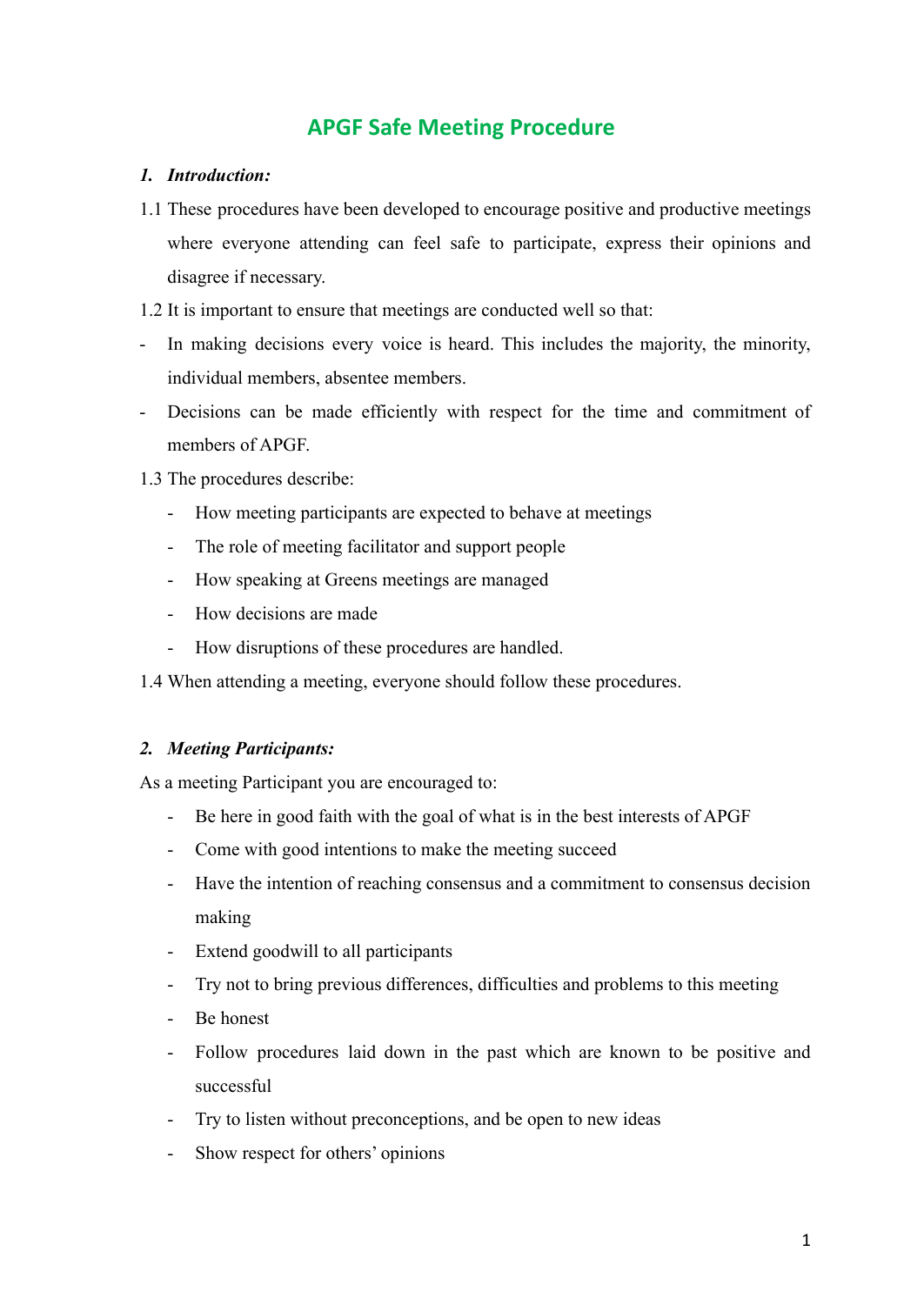- Address the issue not the person
- Avoid aggressive verbal or non-verbal interaction
- No interjections or asides
- Some of us can express ourselves better than others try not to overwhelm with your oratory skills
- If you don't want to listen leave the room
- If you want to have a conversation, have it far enough away from the room for it not to disturb the participants

As a meeting Participant, please remember to:

- Be present and on time
- Speak slower and more softly than you might normally- it lowers tensions in the room
- Frame your proposal as "suggested" ways forward it leaves it open for others to disagree freely
- Introduce your point/ comment/ proposal succinctly
- Explain further if people indicate that they don't fully understand or accept your point

Equal participation at meetings:

- All participants should be aware that often men will speak much more than women and even speak over the top of women or younger participants in the meeting.
- It is advised that a speaking rule of taking it in turns between a man and a woman can assist with this or through providing the opportunity for someone that has not yet spoken to have preference in the speaking order. This is acknowledged clearly at the beginning of the meeting.
- The Facilitator and all meeting participants are responsible for assuring equal participation in the meeting.

Helping the meeting's flow, safety, and productivity:

- You may need to leave your issue unresolved. After explaining once, allow the conversation to flow. If there is no agreement, acknowledge that, then reflect later what to do next if anything
- Comment in support of someone else's position if the discussion is divided and your support adds weight to one side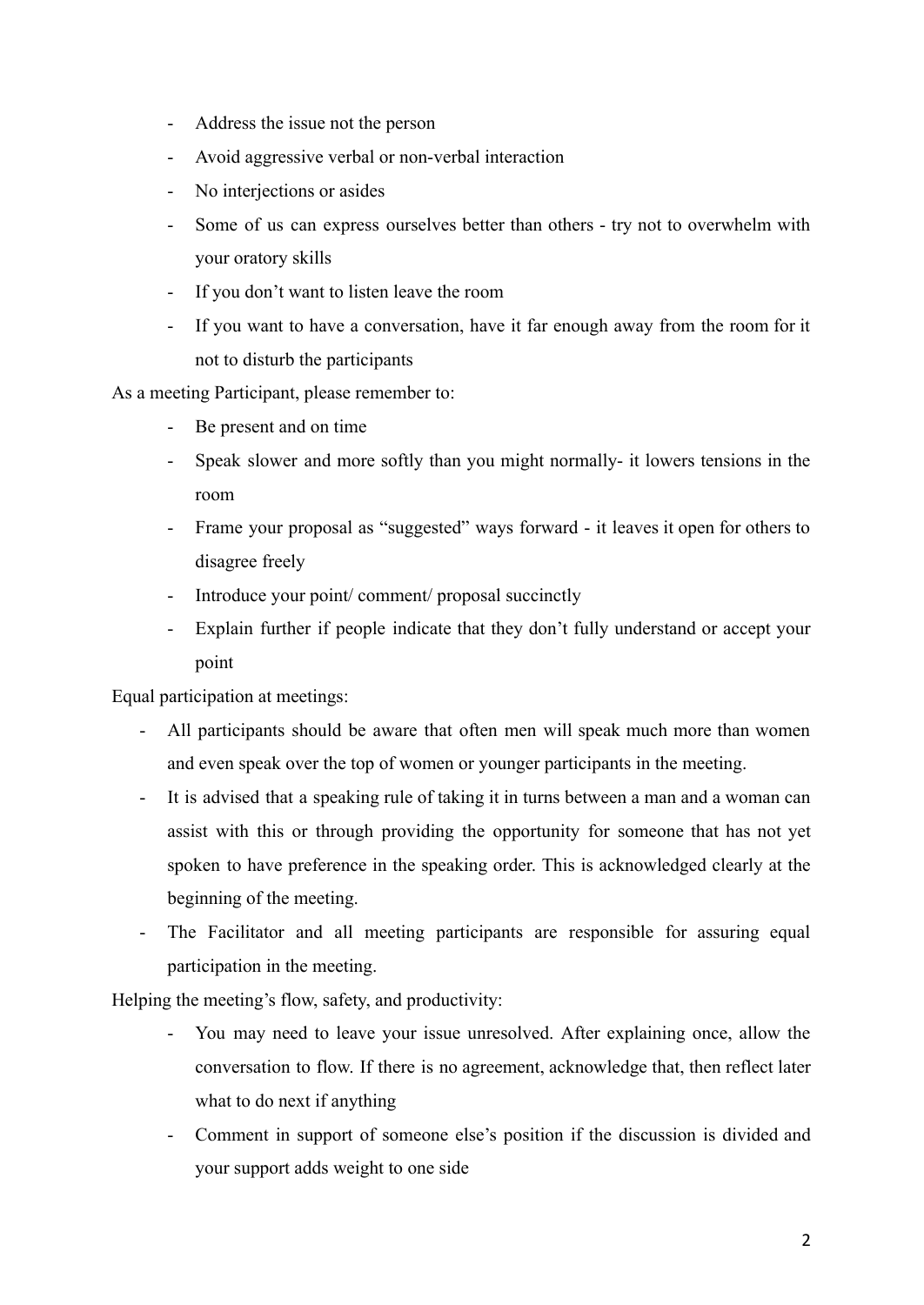- If you feel not everybody is being heard, suggest that the facilitator go around the group for comments from everybody
- Accept when most participants feel like everything necessary to be covered in the meeting has been, even if you think something essential has been missed
- You can always follow up with an email to present the issues and a suggested way forward for issues not covered.

## *3. Meeting Facilitator:*

- 3.1 The pivotal role of meeting facilitation is the key to the successful functioning of meetings. Ideally the facilitator will be trained. The facilitator should have excellent listening and observation skills in order to:
	- Monitor the flow of speaking and the general atmosphere of the meeting
	- Facilitate decision making
	- Equalise input as much as possible while encouraging wide ranging debate
- 3.2 Good participation means that everyone can participate safely and clear decisions are reached
- 3.3 The meeting facilitator should:
	- Prepare for the meeting by familiarising yourself with the agenda
	- Make sure the room is set up so all participants can see each other easily
	- Foster a friendly, open, participative culture by welcoming people to the meeting, both personally and again publicly at the formal start
	- Encourage all participants to feel acknowledged, safe, comfortable and to contribute
	- Explain processes and procedures whenever doubts or concerns arise
	- Encourage those who have not previously contributed to the meeting to do so

#### *4. Translation and Interpretation:*

4.1 The Meeting Facilitator or Secretariat should provide an opportunity for all members to ask questions to the facilitator or any APGF members.

- Confirm at least 48 hours in advance of the meeting that both the person needing interpretation services and the interpreter are able to join